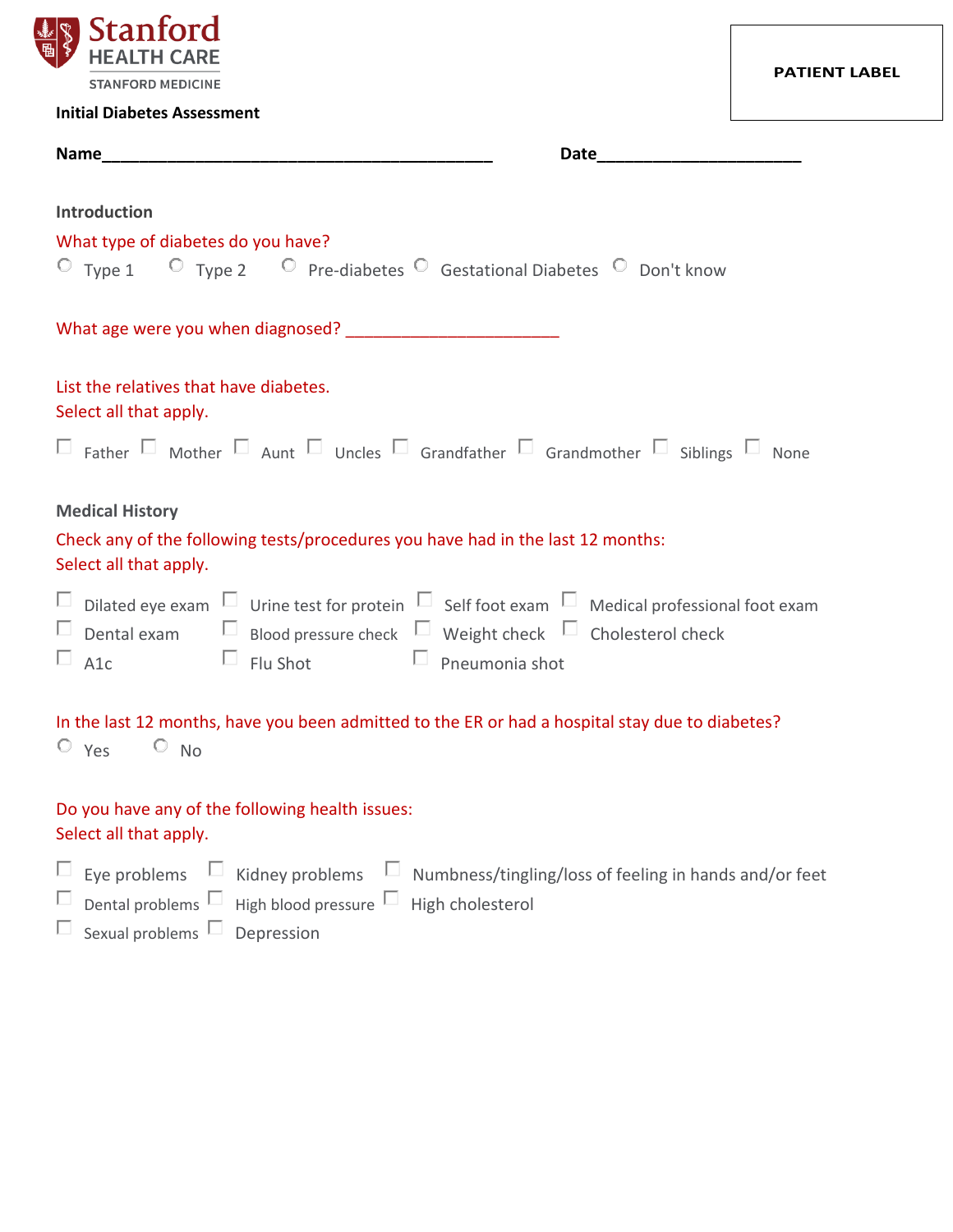

| <b>Male Patients: Please skip the next three questions</b><br>Are you:                                                                                                                                |
|-------------------------------------------------------------------------------------------------------------------------------------------------------------------------------------------------------|
| $\circ$ Pre-menopausal $\circ$ Menopausal $\circ$ Post-Menopausal $\circ$ Not applicable                                                                                                              |
| Are you pregnant?<br>Select all that apply.                                                                                                                                                           |
| $\Box$ Yes $\Box$ No $\Box$ I plan on becoming pregnant $\Box$ I use birth control                                                                                                                    |
|                                                                                                                                                                                                       |
| Do you have children?<br>$O$ $Yes$ $O$ $No$                                                                                                                                                           |
| <b>Taking Medications</b>                                                                                                                                                                             |
| How do you medically manage your diabetes?<br>Select all that apply.                                                                                                                                  |
| $\Box$ Diabetes pills $\Box$ Insulin injections $\Box$ Non-insulin injections $\Box$ Combination of diabetes pills<br>$\Box$ Insulin pump $\Box$ I do not take diabetes medications                   |
| About how often do you miss taking your medication as prescribed?<br>$\circ$ Once each day $\circ$ A few times each day $\circ$ A few times each week $\circ$ A few times each month<br>$\circ$ Never |
| <b>Monitoring</b>                                                                                                                                                                                     |
| Do you check your blood sugar at home?<br>$O_{Yes}$ $O_{NO}$                                                                                                                                          |
| When?<br>Select all that apply.                                                                                                                                                                       |
| $\Box$ Before Breakfast $\Box$ Before Lunch $\Box$ Before Dinner $\Box$ 2 hours after meals<br>$\Box$ Before Bedtime $\Box$ N/A                                                                       |
| How often?<br>$\degree$ One time each day $\degree$ 2 or more times each day $\degree$ 1 or more times each week<br>$\circ$ Less than 1 or more times each week<br>$\circ$ N/A                        |

# What is your blood sugar range at home?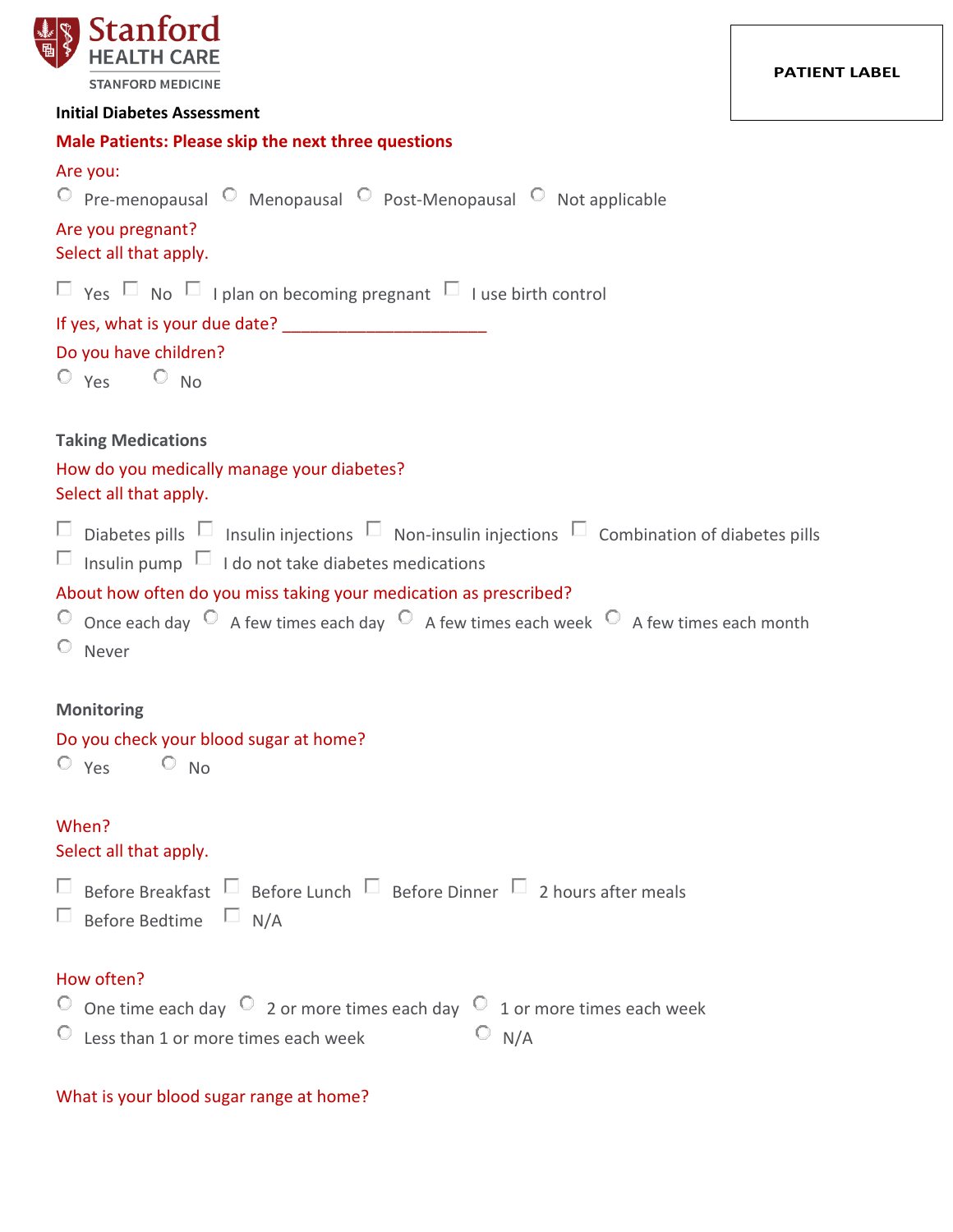| Stanford                                                                                                                                                                                                                                                                                                                                               |               |
|--------------------------------------------------------------------------------------------------------------------------------------------------------------------------------------------------------------------------------------------------------------------------------------------------------------------------------------------------------|---------------|
| <b>STANFORD MEDICINE</b>                                                                                                                                                                                                                                                                                                                               | PATIENT LABEI |
| <b>Initial Diabetes Assessment</b>                                                                                                                                                                                                                                                                                                                     |               |
| Mostly between 80-150 mg/dl<br>$\circ$ Mostly less than 180 mg/dl                                                                                                                                                                                                                                                                                      |               |
| Mostly less than 300 mg/dl<br>$\circ$ I do not know                                                                                                                                                                                                                                                                                                    |               |
| What is your home blood sugar target?                                                                                                                                                                                                                                                                                                                  |               |
| Mostly between 80-150 mg/dl C Mostly less than 180 mg/dl                                                                                                                                                                                                                                                                                               |               |
| Mostly less than 300 mg/dl $\Box$ 1 do not have a blood sugar goal                                                                                                                                                                                                                                                                                     |               |
| How often have you had a low blood sugar reaction?<br>$\circ$ Once $\circ$ One or more times per day $\circ$ One or more times per week<br>$\circ$ Never<br>One or more times per month © Other                                                                                                                                                        |               |
| What are your symptoms of low blood sugar?<br>Select all that apply.                                                                                                                                                                                                                                                                                   |               |
| $\Box$ Excess sweating<br>$\Box$ Excessive hunger $\Box$ Fainting<br><b>Dizziness</b><br>Nausea or vomiting $\Box$ Headache<br>$\Box$ Lightheadedness<br>$\Box$<br>Fatigue<br>$\Box$ Irritability<br>$\Box$ Confusion or unresponsiveness<br><b>Blurred vision</b><br>$\Box$ Shakiness<br>Sensation of an abnormal heartbeat<br>$\Box$<br>Unsteadiness |               |
| How do you treat low blood sugar?<br>Select all that apply.                                                                                                                                                                                                                                                                                            |               |
| Glucose tablets $\Box$ Glucose gel $\Box$ Hard candy (not sugar-free) $\Box$ Fruit juice<br>$\Box$ Soft drink (not sugar-free)<br>Milk                                                                                                                                                                                                                 |               |
| Recheck in 15 minutes with a blood glucose finger stick to assure blood glucose is rising                                                                                                                                                                                                                                                              |               |
| Follow-up with a snack or next meal                                                                                                                                                                                                                                                                                                                    |               |
| Contact your Diabetes team to evaluate why this occurred                                                                                                                                                                                                                                                                                               |               |
| Use Glucagon<br>(Continued next page)                                                                                                                                                                                                                                                                                                                  |               |
| If blood sugar is not rising, call 911 for assistance                                                                                                                                                                                                                                                                                                  |               |
| Notify anyone you are with letting them know you are experiencing the symptoms of low blood<br>Other                                                                                                                                                                                                                                                   |               |
| How do you know if your blood sugar is high?<br>Select all that apply.                                                                                                                                                                                                                                                                                 |               |
| Increased thirst $\Box$ Headaches $\Box$ Trouble concentrating $\Box$ Blurred vision<br>Frequent peeing $\Box$ Fatigue (weak, tired feeling)<br>$\Box$ Weight loss                                                                                                                                                                                     |               |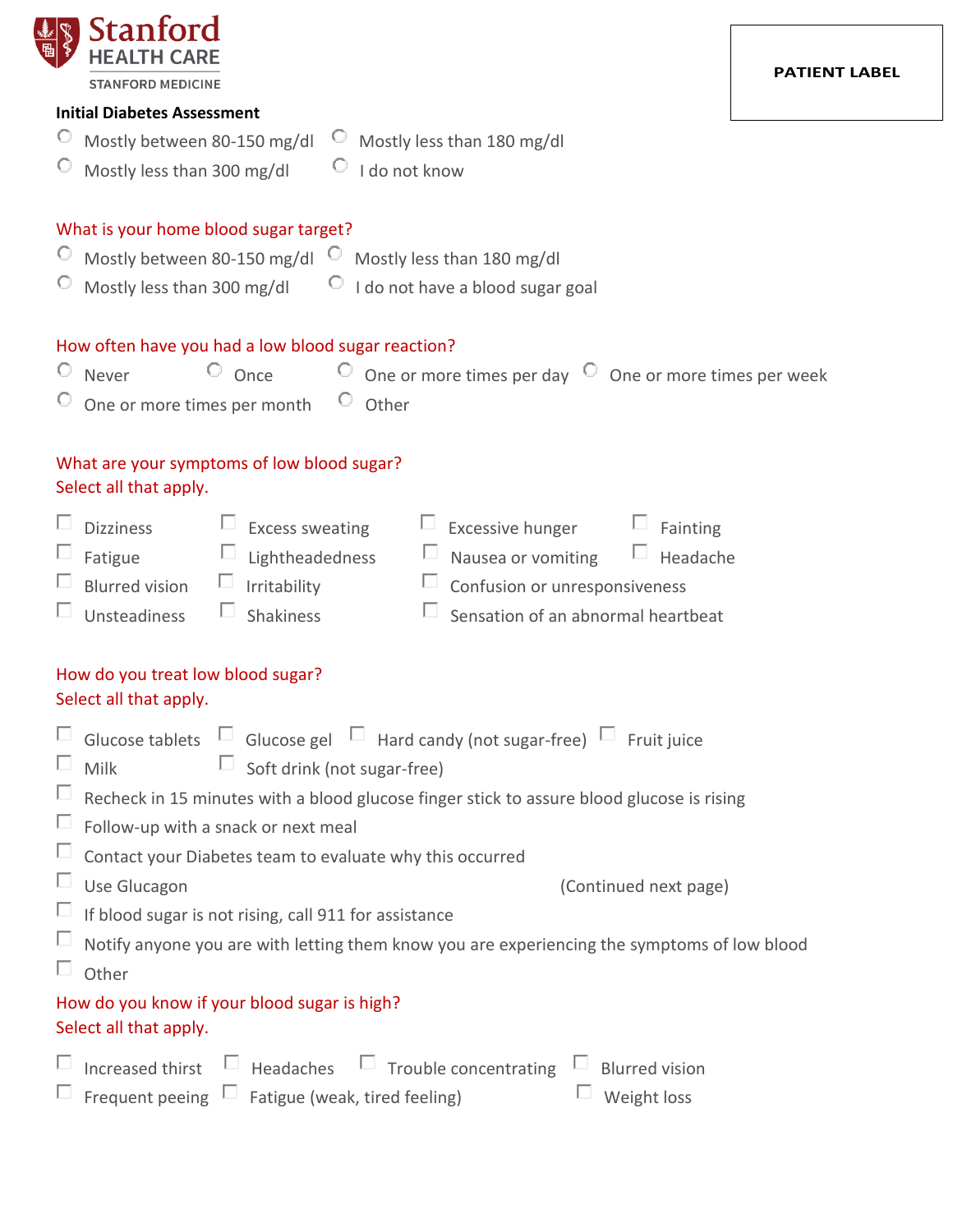| <b>Stanford</b><br><b>STANFORD MEDICINE</b><br><b>Initial Diabetes Assessment</b><br>Blood sugar more than 180 mg/dl<br>Skin infections<br>Slow-healing cuts and sores<br>Numbness, burning, or pain in feet<br>I do not know<br>None of the above<br>What do you do when your blood sugar is high?<br>Select all that apply.<br>Rest<br>Exercise<br>Check blood sugar at least every 4 hours<br>Drink plenty of non-caloric fluids<br>Ш<br>Contact your diabetes team for guidance if symptoms persist<br>Do not exercise if blood sugar is persistently elevated<br>Follow your diabetes eating plan | <b>PATIENT LABEL</b> |
|--------------------------------------------------------------------------------------------------------------------------------------------------------------------------------------------------------------------------------------------------------------------------------------------------------------------------------------------------------------------------------------------------------------------------------------------------------------------------------------------------------------------------------------------------------------------------------------------------------|----------------------|
|                                                                                                                                                                                                                                                                                                                                                                                                                                                                                                                                                                                                        |                      |
|                                                                                                                                                                                                                                                                                                                                                                                                                                                                                                                                                                                                        |                      |
|                                                                                                                                                                                                                                                                                                                                                                                                                                                                                                                                                                                                        |                      |
|                                                                                                                                                                                                                                                                                                                                                                                                                                                                                                                                                                                                        |                      |
|                                                                                                                                                                                                                                                                                                                                                                                                                                                                                                                                                                                                        |                      |
|                                                                                                                                                                                                                                                                                                                                                                                                                                                                                                                                                                                                        |                      |
| Adjust your insulin doses to control hyperglycemia<br>Confirm taking diabetes medications correctly<br>Check to see if you have a fever<br>Nothing                                                                                                                                                                                                                                                                                                                                                                                                                                                     |                      |

# **Healthy Living**

## Do you have a meal plan for diabetes?

 $O$   $Yes$   $O$   $No$ 

## If yes, what type of meal plan do you follow? Select all that apply.

|                                   | $\Box$ Low carbohydrate $\Box$ Carbohydrate controlled $\Box$ No added sugar $\Box$ Gluten free |                                  |  | $\Box$ |
|-----------------------------------|-------------------------------------------------------------------------------------------------|----------------------------------|--|--------|
| Calorie controlled $\Box$ Low fat |                                                                                                 | $\Box$ High calorie $\Box$ Other |  |        |

| Do you read and use food labels as a dietary guide? |  |  |  |  |  |
|-----------------------------------------------------|--|--|--|--|--|
| $\overline{O}$ Yes $\overline{O}$ No                |  |  |  |  |  |
|                                                     |  |  |  |  |  |

# Do you have any dietary restrictions? Select all that apply.

| $\Box$ Salt $\Box$ Fat $\Box$ Fluid $\Box$ Caloric $\Box$ None |  |  |
|----------------------------------------------------------------|--|--|
|----------------------------------------------------------------|--|--|

Do you do your own food shopping?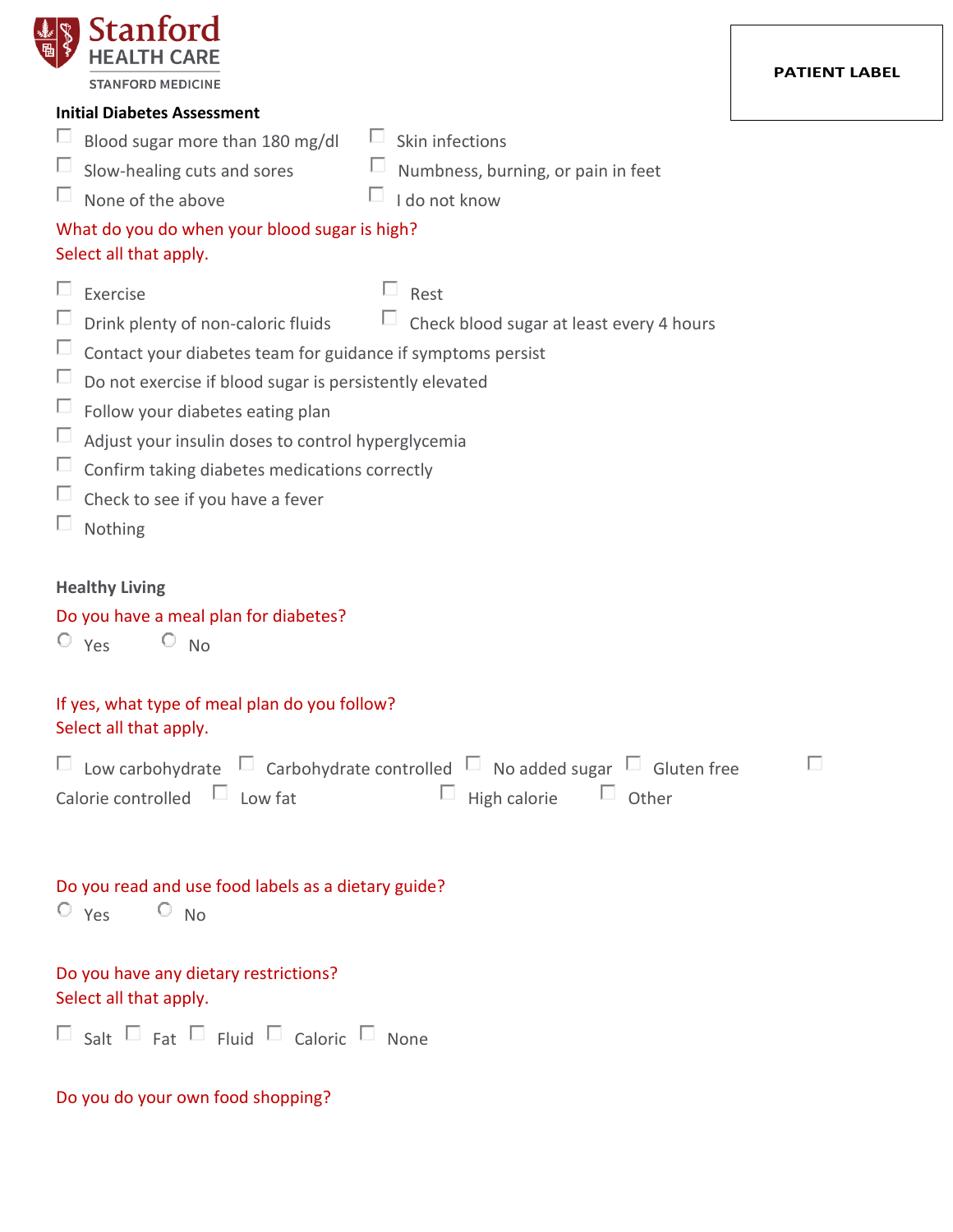

Do you cook your own meals?

 $O_{Yes}$   $O_{NO}$ 

#### **PATIENT LABEL**

| $O$ $Yes$ $O$ $No$                                                                                                                                                                                                                 |
|------------------------------------------------------------------------------------------------------------------------------------------------------------------------------------------------------------------------------------|
| How often do you eat out?<br>O<br>More than once daily $\Box$ Daily<br>$\overline{\phantom{a}}$ 3-5 times per week<br>$\heartsuit$ Once per week<br>$\circ$ Once every two weeks $\circ$ Once per month<br>$\circ$ I never eat out |
| How often do you have an alcoholic beverage?                                                                                                                                                                                       |
| $\heartsuit$ Never (skip next question<br>$\circ$ Monthly or less                                                                                                                                                                  |
| $\circ$ 2-3 times each week<br>2-4 times each month                                                                                                                                                                                |
| $\overline{\phantom{a}}$ 4 or more times each week                                                                                                                                                                                 |
| How many alcoholic beverages do you have on a typical day when you are drinking?<br>$\circ$ 1-2 $\circ$ 3-6 $\circ$ 7-10 $\circ$ 11 or more                                                                                        |
| Do you use tobacco?<br>Select all that apply.                                                                                                                                                                                      |
| $\Box$ Cigarette $\Box$ Pipe $\Box$ Cigar $\Box$ Chewing $\Box$ None $\Box$ Quit                                                                                                                                                   |
| My exercise routine is:<br>$\circ$ Easy $\circ$ Moderate $\circ$ Intense $\circ$ Very Intense $\circ$ I do not exercise regularly                                                                                                  |

**Problem Solving**

Have you had previous instructions on how to take care of your diabetes?

Yes

 $O$  No

If yes, when was the last time you were instructed on the management and/or prevention of diabetes?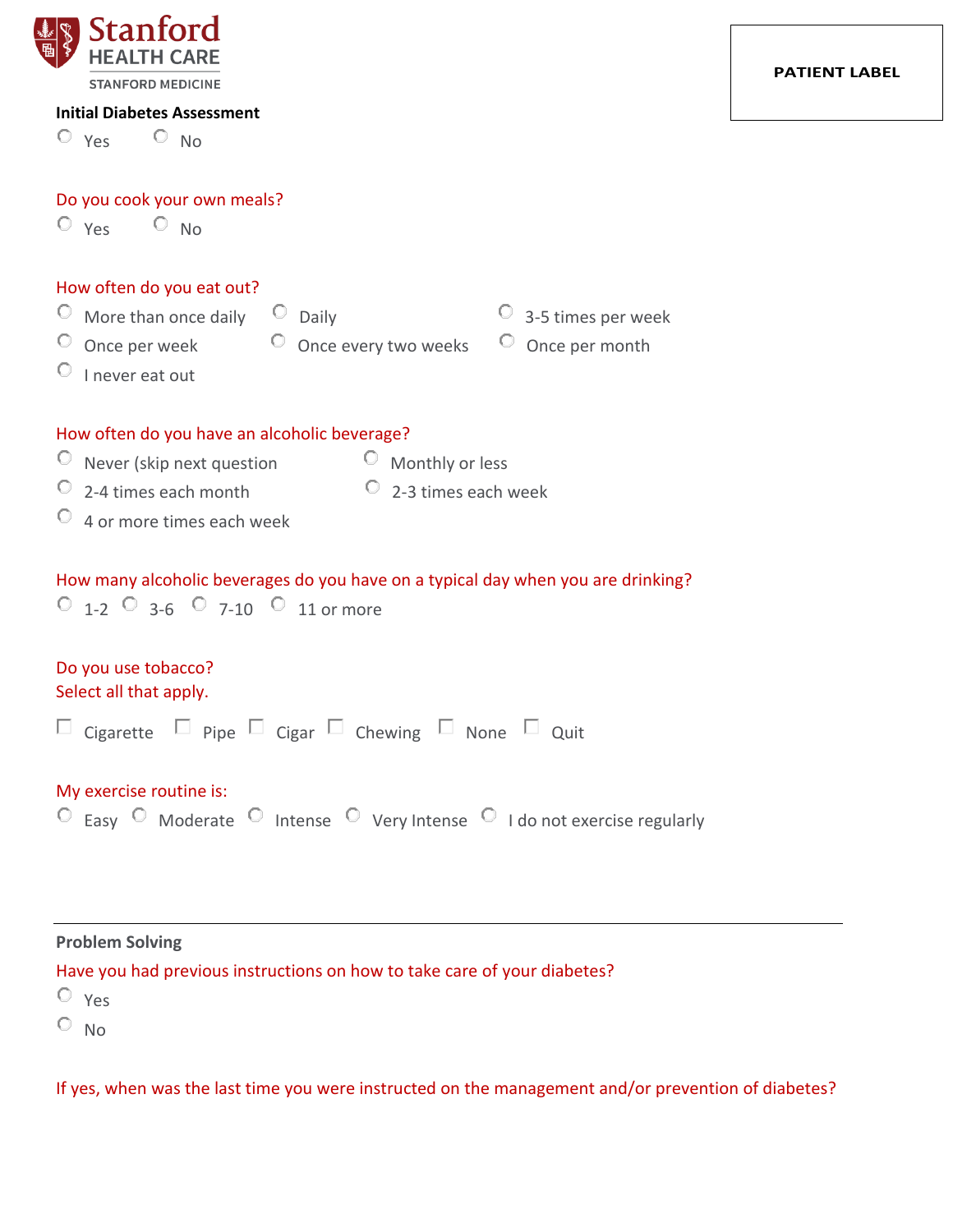

- Less than 3 months ago
- $\circ$  3-6 months ago
- $\circ$  6-12 months ago
- $\degree$  1-2 years ago
- $\degree$  2-5 years ago
- $\circ$  I cannot remember

### Select the answer that best describes how you feel about having diabetes or pre-diabetes?

- $\circledcirc$  I can manage my blood sugar and can maintain my self-care always
- $\circ$  I can manage my blood sugar and can maintain my self-care most of the time (more than 50%)
- $\circledcirc$  I can manage my blood sugar and can maintain my self-care sometimes (less than 50%)
- $\degree$  Managing my blood sugar and supporting my self-care is a daily challenge
- Managing my blood sugar and supporting my self-care is overwhelming and affects my life

\_\_\_\_\_\_\_\_\_\_\_\_\_\_\_\_\_\_\_\_\_\_\_\_\_\_\_\_\_\_\_\_\_\_\_\_\_\_\_\_\_\_\_\_\_\_\_\_\_\_\_\_\_\_\_\_\_\_\_\_\_\_\_\_\_\_\_\_\_\_\_\_\_\_\_\_\_\_\_\_\_\_\_\_

- $\circledcirc$  It is very hard for me to manage my self-care and I am unsure on how to do it
- $\circ$  I do not manage my blood sugar and support my self-care

### In your own words, what is diabetes?

# How do you learn best? Select all that apply.

- $\square$  Listening
- $\Box$ Reading
- $\Box$  Observing
- П. Doing

### **Healthy Coping**

## I feel good about my general health.

 $\circ$  Agree  $\circ$  Neutral  $\circ$  Disagree

### My diabetes interferes with other aspects of my life.

O Agree O Neutral O Disagree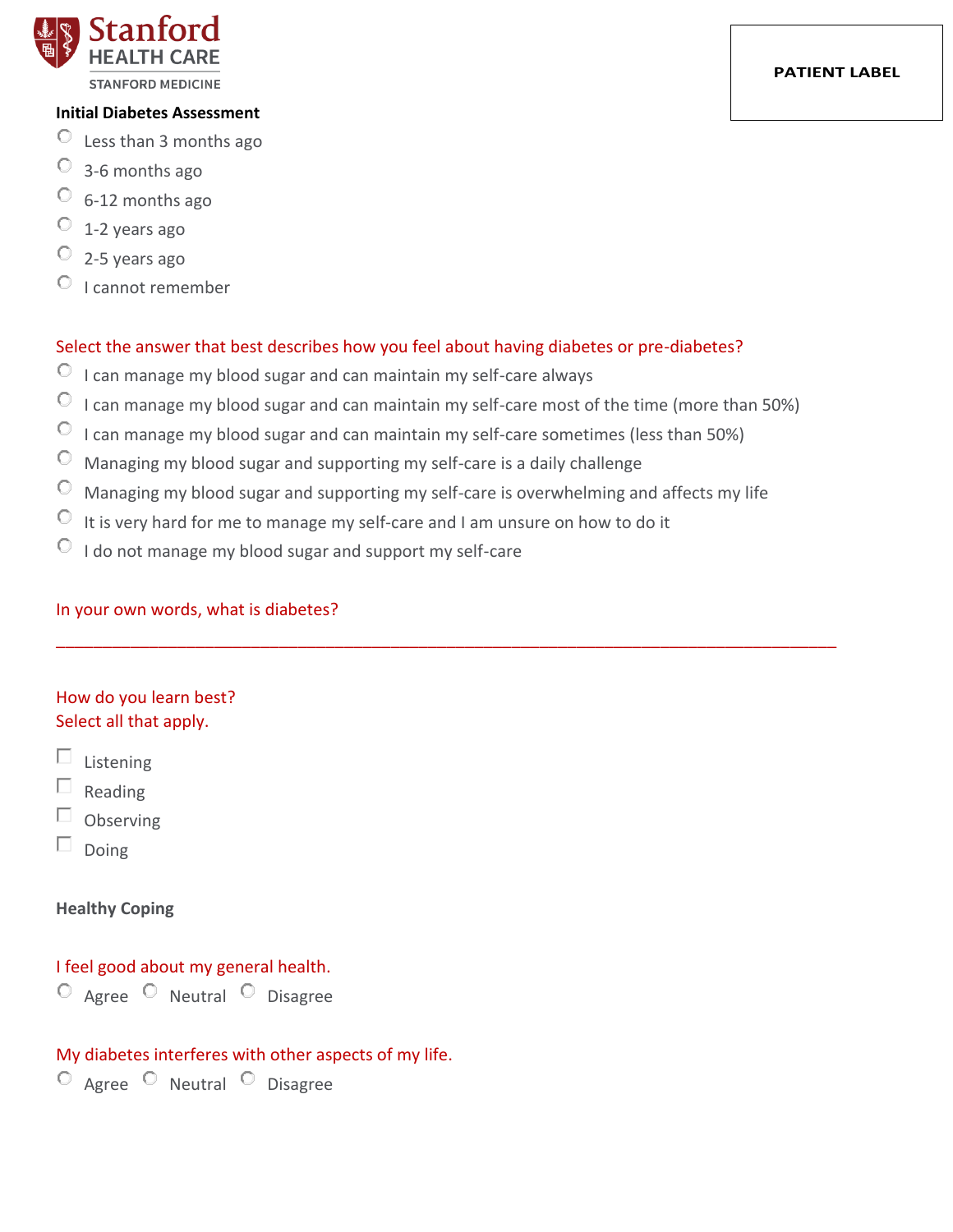

I have some control over whether I get diabetes complications or not.

 $\circ$  Agree  $\circ$  Neutral  $\circ$  Disagree

How do you handle stress on a scale from 1 to 5? (1 = I handle stress poorly, 5 = I easily manage stress)

 $0$  1  $0$  2  $0$  3  $0$  4  $0$  5

# What concerns you the most about your diabetes?

- $\degree$  Coverage of your diabetes care supplies and medications
- $\circ$  Having to follow dietary advice
- Having to follow Exercise advice
- Having to monitor blood glucoses
- Maintaining my A1c
- $\circ$  Diabetes complications
- How can I manage diabetes and stay healthy?
- $\circledcirc$  Do I tell my employer I have diabetes?
- Getting worse
- Having to take insulin
- Weight management
- $\circ$  Taking diabetes medications
- $\circledcirc$  How to prevent diabetes?
- $\circ$  Can I stop diabetes?
- Will my children have diabetes?

### What is hardest for you in caring for your diabetes?

### **Culture**

### What level of education have you completed?

 $\overline{C}$  Less than High School  $\overline{C}$  High School / GED  $\overline{C}$  Some College  $\overline{C}$  2-year College Degree

- 
- 
- 

 $\overline{O}$  4-year College Degree  $\overline{O}$  Graduate/Masters/Doctorate

\_\_\_\_\_\_\_\_\_\_\_\_\_\_\_\_\_\_\_\_\_\_\_\_\_\_\_\_\_\_\_\_\_\_\_\_\_\_\_\_\_\_\_\_\_\_\_\_\_\_\_\_\_\_\_\_\_\_\_\_\_\_\_\_\_\_\_\_\_\_\_\_\_\_\_\_\_\_\_\_\_\_\_\_ \_\_\_\_\_\_\_\_\_\_\_\_\_\_\_\_\_\_\_\_\_\_\_\_\_\_\_\_\_\_\_\_\_\_\_\_\_\_\_\_\_\_\_\_\_\_\_\_\_\_\_\_\_\_\_\_\_\_\_\_\_\_\_\_\_\_\_\_\_\_\_\_\_\_\_\_\_\_\_\_\_\_\_\_

# Are you currently employed?

 $O_{Yes}$   $O_{No}$ 

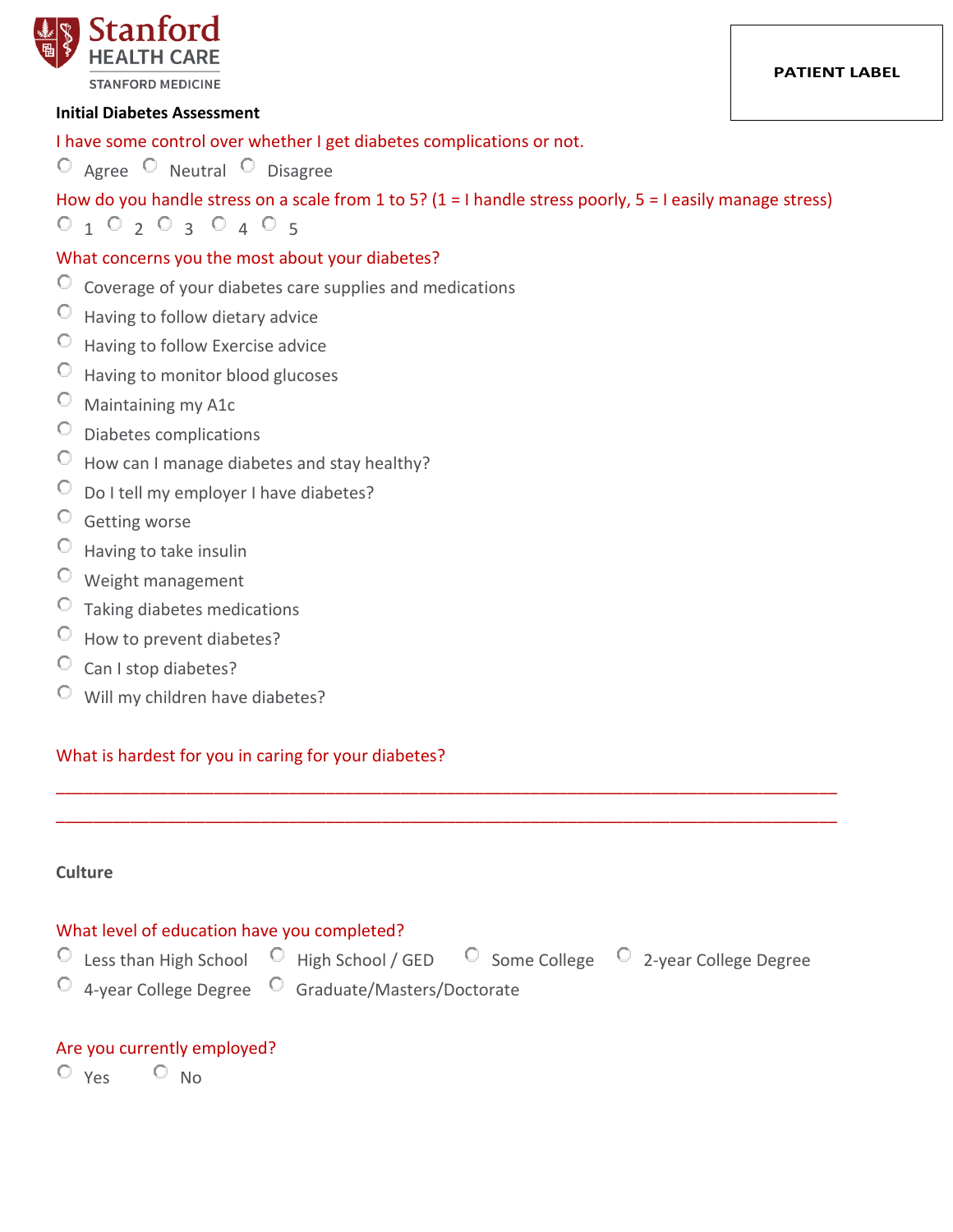| <b>STANFORD MEDICINE</b>                                                                                  |  |
|-----------------------------------------------------------------------------------------------------------|--|
| <b>Initial Diabetes Assessment</b>                                                                        |  |
| What is your occupation? _______                                                                          |  |
| <b>Marital Status</b>                                                                                     |  |
| $\circ$ Single $\circ$ Married $\circ$ Divorced $\circ$ Widowed                                           |  |
|                                                                                                           |  |
| How many people live in your household?<br>$\circ$ 1-2 $\circ$ 3-4 $\circ$ 5-6 $\circ$ Greater than 6     |  |
|                                                                                                           |  |
| How are they related to you?                                                                              |  |
| $\circ$ Related family $\circ$ Extended family $\circ$ Friends $\circ$ Roommates $\circ$ Co-workers       |  |
|                                                                                                           |  |
| From whom do you get support for your diabetes?<br>Select all that apply.                                 |  |
| $\Box$ Family $\Box$ Coworkers $\Box$ Healthcare providers $\Box$ Support group $\Box$ No one             |  |
|                                                                                                           |  |
| Do you have any difficulty with the following?                                                            |  |
| Select all that apply.                                                                                    |  |
| $\Box$ Hearing $\Box$ Seeing $\Box$ Reading $\Box$ Speaking $\Box$ Concentrating $\Box$ None of the above |  |
| Explain any difficulties you checked in the above question.                                               |  |
|                                                                                                           |  |

Do you have any cultural or religious practices or beliefs that influence how you care for your diabetes? Yes  $O$  No If yes, please describe: \_\_\_\_\_\_\_\_\_\_\_\_\_\_\_\_\_\_\_\_\_\_\_\_\_\_\_\_\_\_\_\_\_\_\_\_\_\_\_\_\_\_\_\_\_\_\_\_\_\_\_\_\_\_\_\_\_\_\_\_\_

\_\_\_\_\_\_\_\_\_\_\_\_\_\_\_\_\_\_\_\_\_\_\_\_\_\_\_\_\_\_\_\_\_\_\_\_\_\_\_\_\_\_\_\_\_\_\_\_\_\_\_\_\_\_\_\_\_\_\_\_\_\_\_\_\_\_\_\_\_\_\_\_\_\_\_\_\_\_\_\_

**Goals**

What are you interested in learning during these diabetes education sessions? Select all that apply.